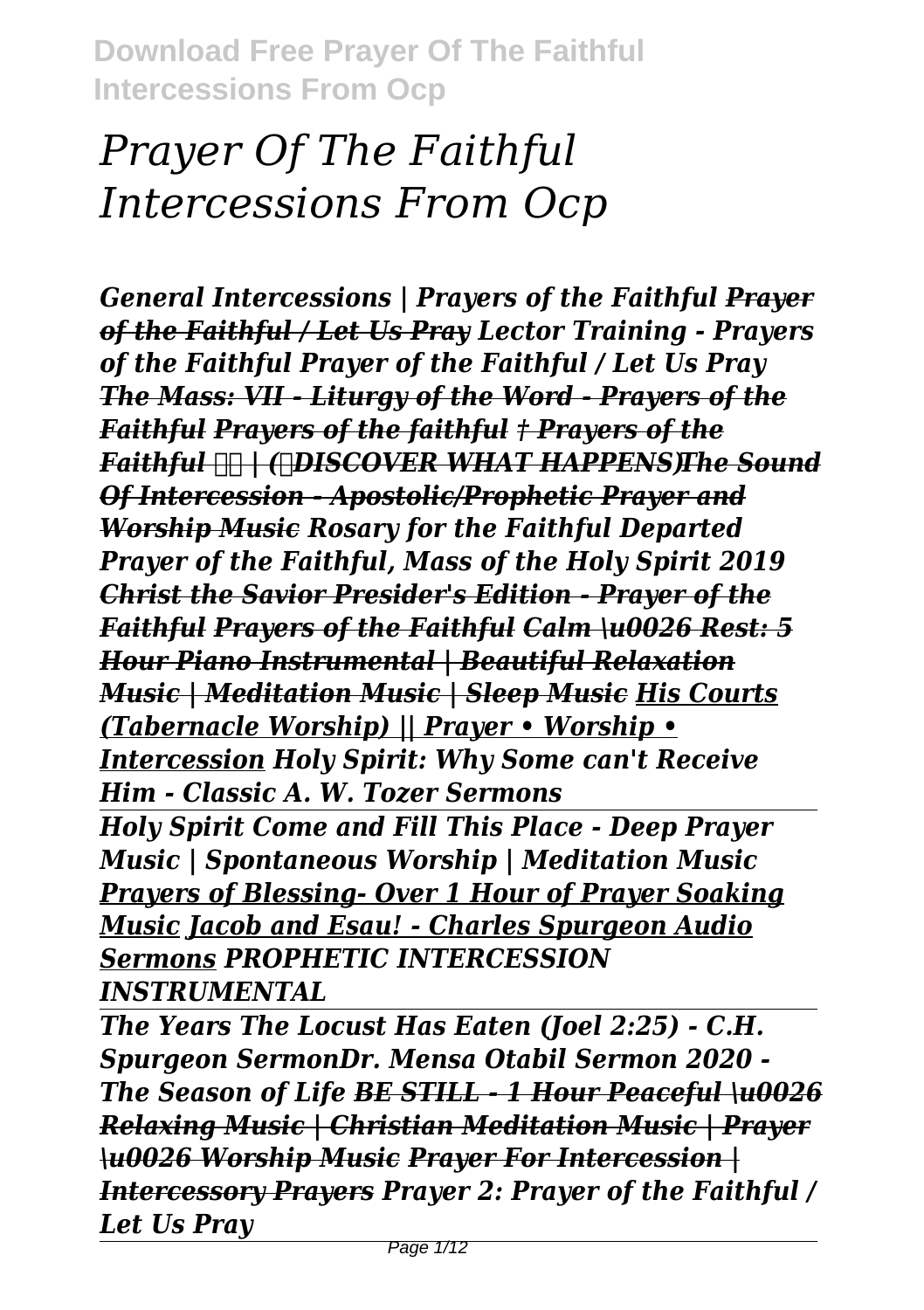#### *Thu in 33rd week of Ordinary Time*

*ES Prayers of Intercession The Ministry of Intercession | Andrew Murray | Free Christian Audiobook 30 Minutes Deep Prayer Music | Prophetic Worship | Intercession \u0026 Warfare | Time With Holy Spirit \"It is Written\" - Bible Study with Pastor Kimberly Ray-Gavin Intercessory Prayer - Charles Spurgeon / Classic Reformed Baptist Christian Sermons Prayer Of The Faithful Intercessions In the General Intercessions or the Prayers of the Faithful, the people respond in a certain way to the word of God which they have welcomed in faith and, exercising the office of their baptismal priesthood, offer prayers to God for the salvation of all. It is fitting that such a prayer be included, as a rule, in Masses celebrated with a congregation, so that petitions will be offered for the holy Church, for civil authorities, for those weighed down by various needs, for all men and women ...*

*Prayers of the Faithful - Universal Prayers - General ...*

*Intercessions for use during the pandemic Words in italics are suggestions, to be used, adapted, or added to, as necessary. We pray to the LORD, to the God who is our shelter and strength, always ready to help in times of trouble. We pray for our communities: for the elderly, confined to their homes and separated from family and*

*Intercessions for use during the pandemic In praying this prayer, the faithful are carrying out their role of praying for the entire world as well as for*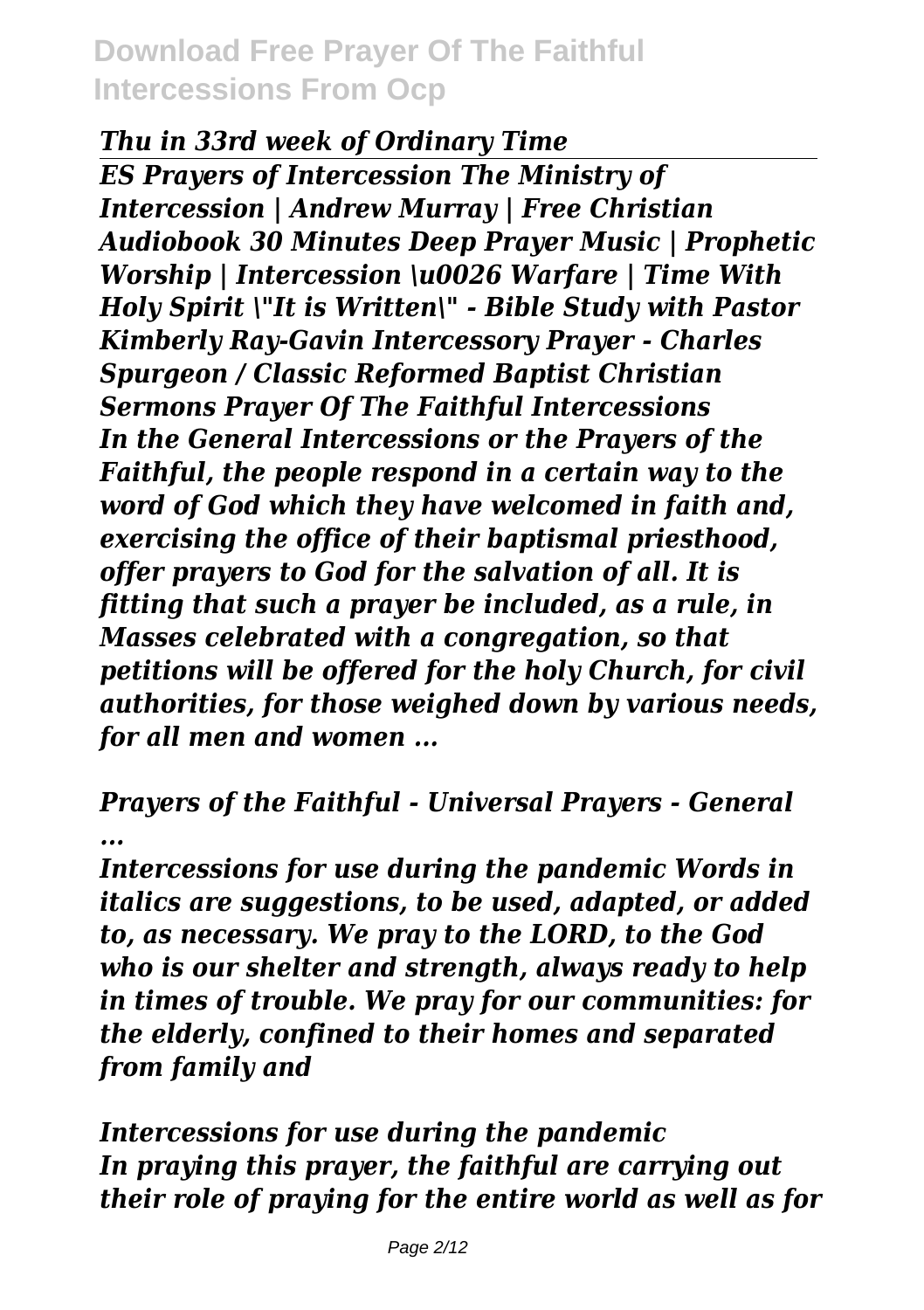*the needs of the local community. No two congregations will have exactly the same prayers, since their perception of the world's needs and of the local community will vary. Therefore they are written anew for each Sunday and weekly celebrations.*

*Catholic Archdiocese of Adelaide - Daily Intercessions "Prayers of the Faithful" are also known as "Bidding Prayers", "general intercessions" or "universal prayers" and are common in most liturgical Christian churches such as Catholic, Anglican and Methodist traditions. (A similar practice occurs in the Episcopal church. Here they are known as the "Prayers of the People").*

*Prayers of the Faithful Examples (Bidding Prayers) inc ...*

*Free Prayers of the Faithful (Mass Petitions) Intercessions For Use In Mass And Worship. The prayers of the faithful are an important part of Catholic Mass, and are... Advent. Advent Petitions 1 All Saints Day. All Saints Day Petitions 1 All Souls Day. All Souls Day Petitions 1 Christmas. ...*

*Free Catholic Prayers of the Faithful (Mass Petitions) PRAYERS OF THE FAITHFUL . THIS SUNDAY . INTRODUCTION; PRESIDER. Lord, we your children to whom you have offered the gift of eternal life, humbly bring our prayers to thee. INTERCESSIONS; MINISTER OF THE WORD*

*Prayer of the Faithful - Association of Catholics in Ireland Here you will find the Prayers of the Faithful (also* Page 3/12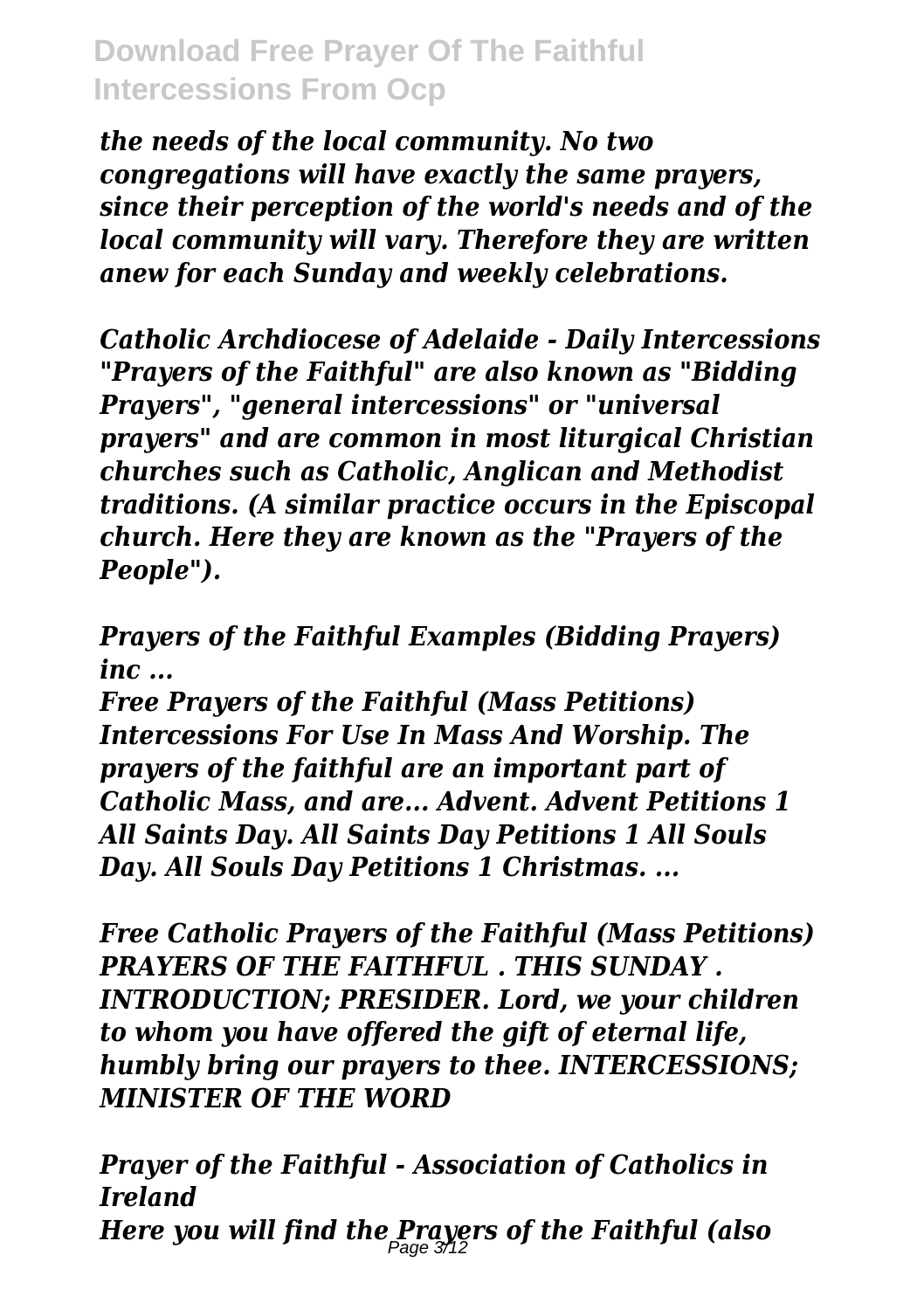*called Bidding Prayers or Intercessions) for Sundays and Holy Days as used at St Mary & St Thomas More, Cannock since 1st April 2016 and previously at Sacred Heart Catholic Church, Hanley, Stoke-on-Trent.*

*Bidding Prayers / Intercessions for All Saints' Day Note: On Thursday, if appropriate, the Prayer of the Faithful will be updated for the coming weekend to include a petition regarding current event/s in our country or in the world. These petitions, prepared for Sundays and Solemnities are available for use and/or adaptation by faith communities. Contact: [email protected]*

*Prayer of the Faithful - Catholic Diocese of Auckland PRAYERS FOR SUNDAY Prayers of Intercession . The local community, our families, friends, and neighbours. Please use and share these prayers... A prayer for the Corona Virus situation. Merciful God, we pray for the many people who have contracted the coronavirus... Intercessions for 2nd Sunday before ...*

#### *PRAYERS FOR SUNDAY | Costa Blanca Anglican Chaplaincy*

*Sample intercessions adapted from intercessions from the USCCB, for a Presidential Inauguration. For the nations of the world, to engage in a cooperative spirit toward lasting peace and justice for all, we pray to the Lord… For our nation, to continue to promote liberty and freedom, justice and peace for all, we pray to the Lord…*

*Intercessions and Prayers for the U.S. Elections 2016* Page 4/12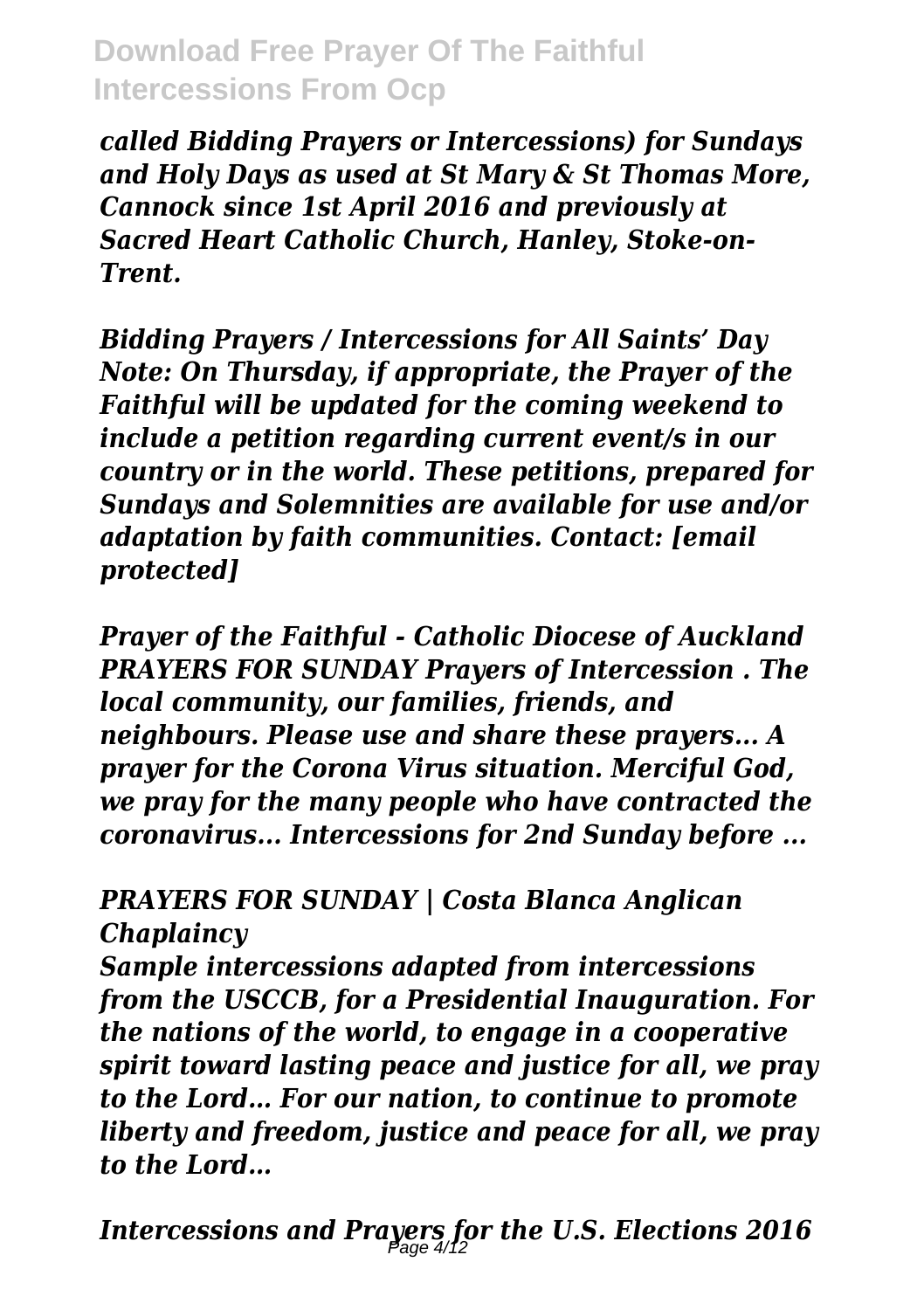*...*

*the assembly to participate in the Prayer of the Faithful and concludes with a prayer A deacon, cantor, lector, or member of the faithful states the intentions (GIRM 71) The same person should not be both presider and leader More-over, we suggest that the leader of the intercessions be someone other than the reader The Prayer of the Faithful is ...*

*Prayer of the Faithful 2020 [eBook] A responsive prayer of intercession Within our darkest night, Let your light shine. God of all creation, you hold the depths of the earth in your hands.*

*Prayers for our world (intercessions) – Katherine Baxter ...*

*The Prayer of the Faithful: Reflections on Good Practice (pdf) is a document produced by the Liturgy Committee The Prayer of the Faithful worksheet (pdf) provides a template for writing intercessions. Cycle of Prayer — Model Intercessions The diocese of Arundel & Brighton has produced some useful Guidelines for Prayers of the Faithful*

*Liturgy Office | The Prayer of the Faithful Christ The King Sunday Prayers of the Faithful These Christ The King Sunday petitions are for use in Mass or other public or private worship services. You may freely use them and change them for your needs. However, if someone asks where you got them from, please credit ChurchYear.Net.*

*Christ The King Sunday Prayers of the Faithful (Mass* Page 5/12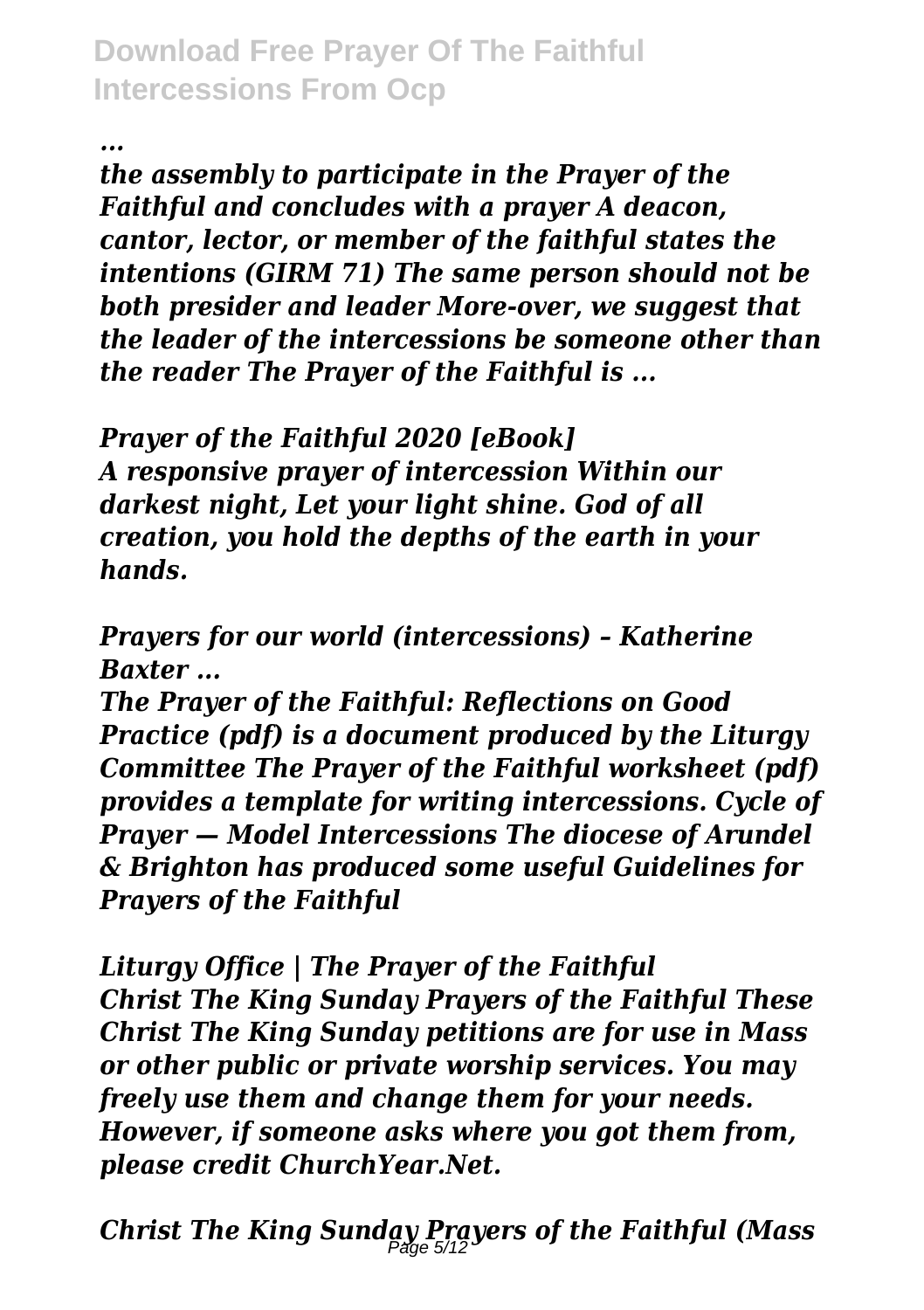*...*

*These Intercessory Prayers make use of a leader who leads the congregation through a series of congregational responses, periods of silent reflection, and spontaneous silent prayer. She's designed this element using a call-and-response form that eliminates the need for any printed material or projected text.*

*re:Worship: Intercessory Prayer based on the Beatitudes*

*Prayer of the Faithful for the Day of Prayer for Peace in Our Communities. For an end to the violence perpetrated by harsh words, deadly weapons, or cold indifference. May our homes, our nation, and countries around the world become havens of peace, let us pray to the Lord. For the grace to see every human being as a child of God, regardless of race, language or culture, let us pray to the Lord.*

*Prayer of the Faithful for the Day of Prayer for Peace in ...*

*GENERAL INTERCESSIONS 32nd Sunday in Ordinary Time 8 November 2020 We pray that our Church leaders will guide us by faithful example of loving God and being servants to people, let us pray to the Lord:*

*Prayers of the Faithful | CatholicPlainsMin FAITHFUL: Lord, hear our prayer. 3. Let us pray for all the priests, catechists, teachers, and all who helped us in preparation for our First Confession and Holy Communion.*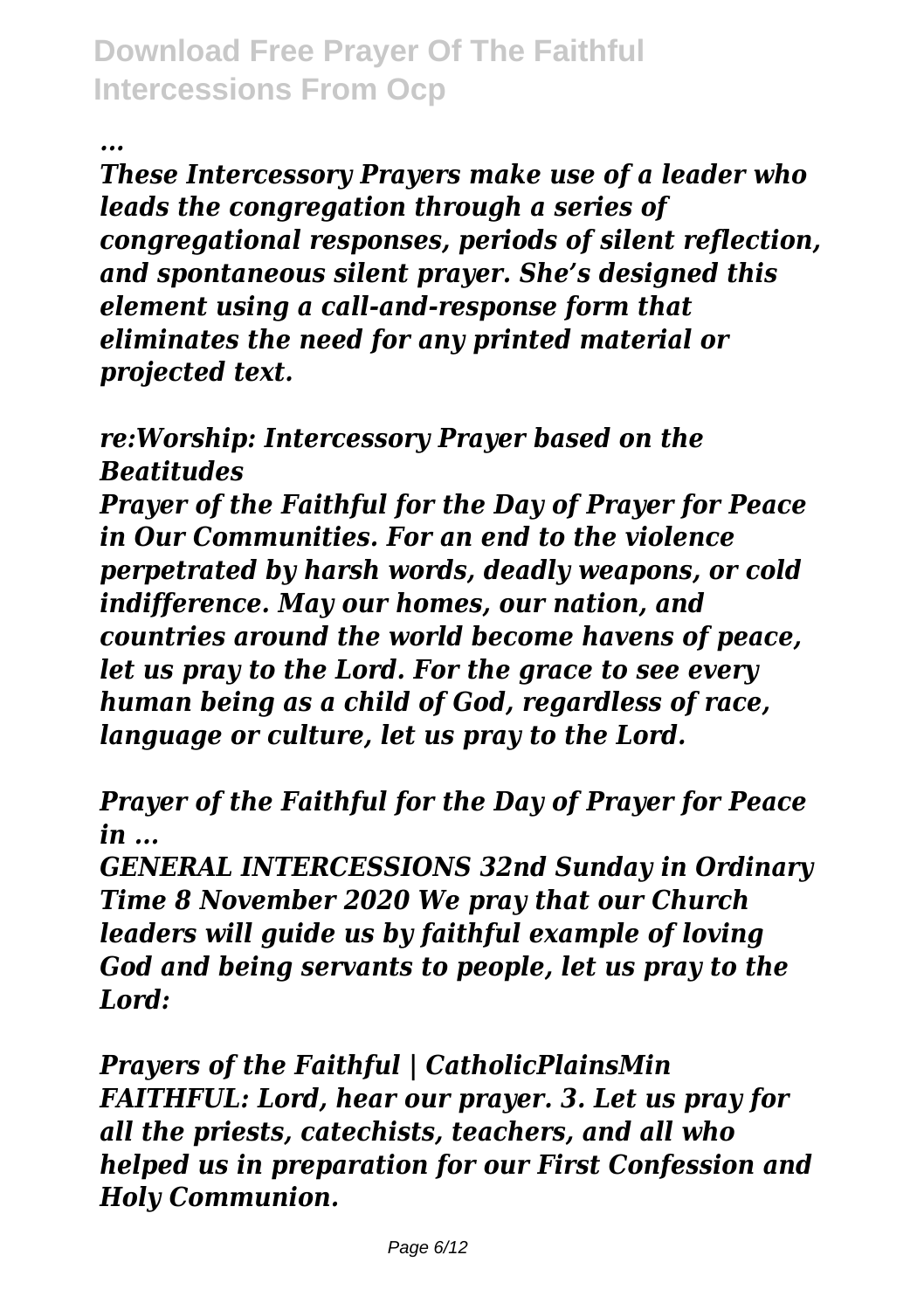*General Intercessions | Prayers of the Faithful Prayer of the Faithful / Let Us Pray Lector Training - Prayers of the Faithful Prayer of the Faithful / Let Us Pray The Mass: VII - Liturgy of the Word - Prayers of the Faithful Prayers of the faithful † Prayers of the Faithful | (❤DISCOVER WHAT HAPPENS)The Sound Of Intercession - Apostolic/Prophetic Prayer and Worship Music Rosary for the Faithful Departed Prayer of the Faithful, Mass of the Holy Spirit 2019 Christ the Savior Presider's Edition - Prayer of the Faithful Prayers of the Faithful Calm \u0026 Rest: 5 Hour Piano Instrumental | Beautiful Relaxation Music | Meditation Music | Sleep Music His Courts (Tabernacle Worship) || Prayer • Worship • Intercession Holy Spirit: Why Some can't Receive Him - Classic A. W. Tozer Sermons*

*Holy Spirit Come and Fill This Place - Deep Prayer Music | Spontaneous Worship | Meditation Music Prayers of Blessing- Over 1 Hour of Prayer Soaking Music Jacob and Esau! - Charles Spurgeon Audio Sermons PROPHETIC INTERCESSION INSTRUMENTAL*

*The Years The Locust Has Eaten (Joel 2:25) - C.H. Spurgeon SermonDr. Mensa Otabil Sermon 2020 - The Season of Life BE STILL - 1 Hour Peaceful \u0026 Relaxing Music | Christian Meditation Music | Prayer \u0026 Worship Music Prayer For Intercession | Intercessory Prayers Prayer 2: Prayer of the Faithful / Let Us Pray* 

*Thu in 33rd week of Ordinary Time ES Prayers of Intercession The Ministry of*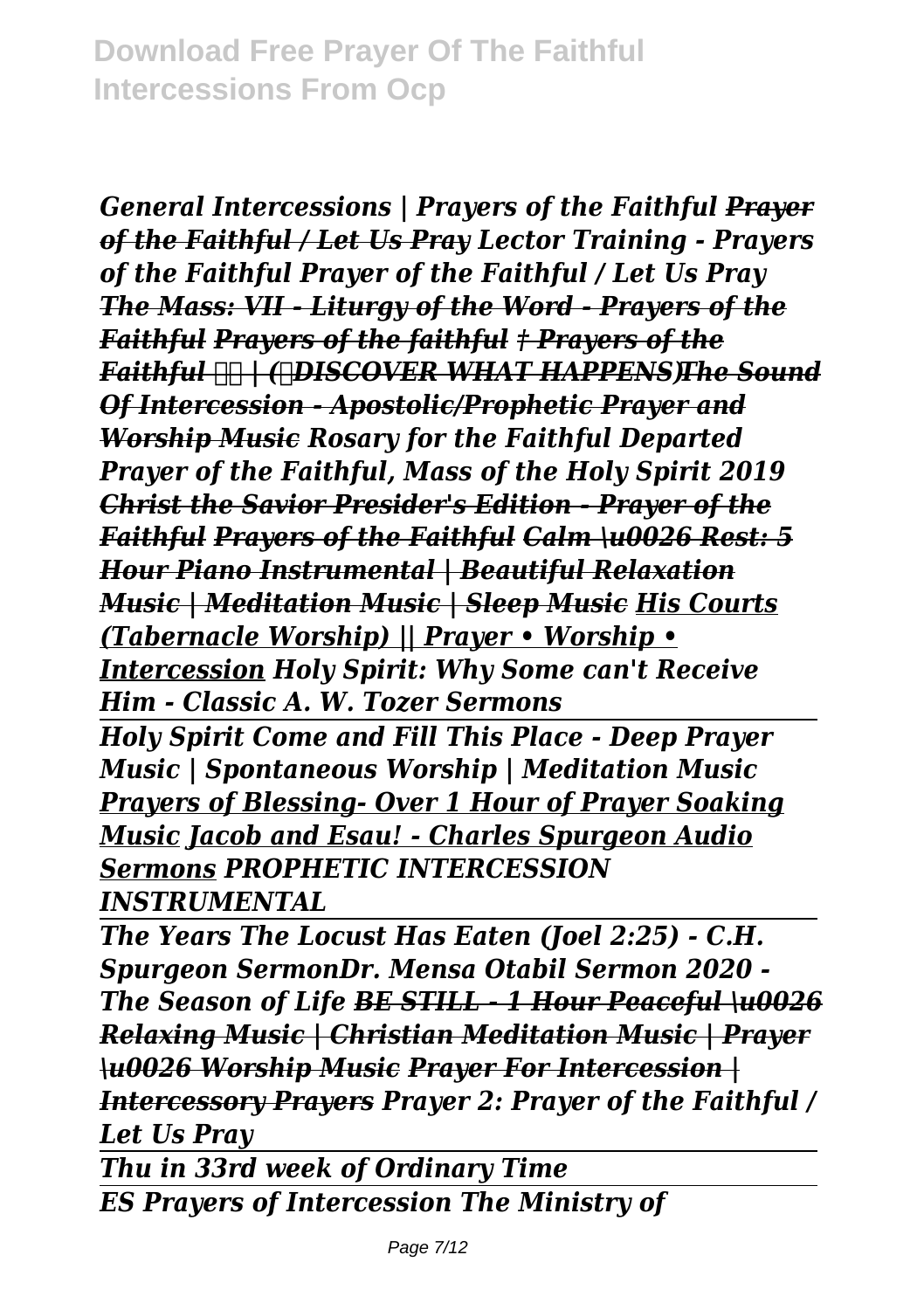*Intercession | Andrew Murray | Free Christian Audiobook 30 Minutes Deep Prayer Music | Prophetic Worship | Intercession \u0026 Warfare | Time With Holy Spirit \"It is Written\" - Bible Study with Pastor Kimberly Ray-Gavin Intercessory Prayer - Charles Spurgeon / Classic Reformed Baptist Christian Sermons Prayer Of The Faithful Intercessions In the General Intercessions or the Prayers of the Faithful, the people respond in a certain way to the word of God which they have welcomed in faith and, exercising the office of their baptismal priesthood, offer prayers to God for the salvation of all. It is fitting that such a prayer be included, as a rule, in Masses celebrated with a congregation, so that petitions will be offered for the holy Church, for civil authorities, for those weighed down by various needs, for all men and women ...*

*Prayers of the Faithful - Universal Prayers - General ...*

*Intercessions for use during the pandemic Words in italics are suggestions, to be used, adapted, or added to, as necessary. We pray to the LORD, to the God who is our shelter and strength, always ready to help in times of trouble. We pray for our communities: for the elderly, confined to their homes and separated from family and*

*Intercessions for use during the pandemic In praying this prayer, the faithful are carrying out their role of praying for the entire world as well as for the needs of the local community. No two congregations will have exactly the same prayers, since their perception of the world's needs and of the* Page 8/12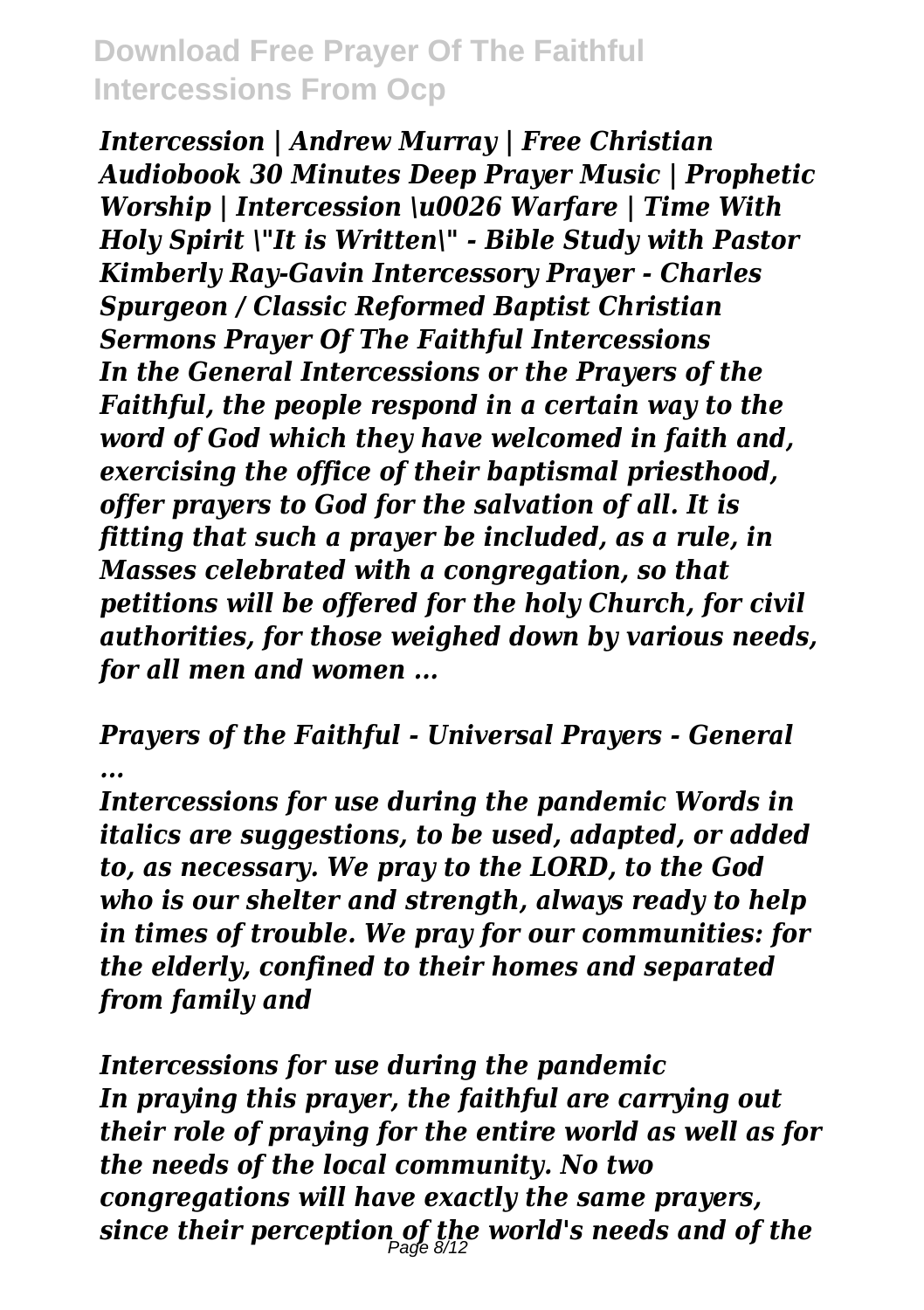*local community will vary. Therefore they are written anew for each Sunday and weekly celebrations.*

*Catholic Archdiocese of Adelaide - Daily Intercessions "Prayers of the Faithful" are also known as "Bidding Prayers", "general intercessions" or "universal prayers" and are common in most liturgical Christian churches such as Catholic, Anglican and Methodist traditions. (A similar practice occurs in the Episcopal church. Here they are known as the "Prayers of the People").*

*Prayers of the Faithful Examples (Bidding Prayers) inc ...*

*Free Prayers of the Faithful (Mass Petitions) Intercessions For Use In Mass And Worship. The prayers of the faithful are an important part of Catholic Mass, and are... Advent. Advent Petitions 1 All Saints Day. All Saints Day Petitions 1 All Souls Day. All Souls Day Petitions 1 Christmas. ...*

*Free Catholic Prayers of the Faithful (Mass Petitions) PRAYERS OF THE FAITHFUL . THIS SUNDAY . INTRODUCTION; PRESIDER. Lord, we your children to whom you have offered the gift of eternal life, humbly bring our prayers to thee. INTERCESSIONS; MINISTER OF THE WORD*

*Prayer of the Faithful - Association of Catholics in Ireland*

*Here you will find the Prayers of the Faithful (also called Bidding Prayers or Intercessions) for Sundays and Holy Days as used at St Mary & St Thomas More, Cannock since 1st April 2016 and previously at* Page 9/12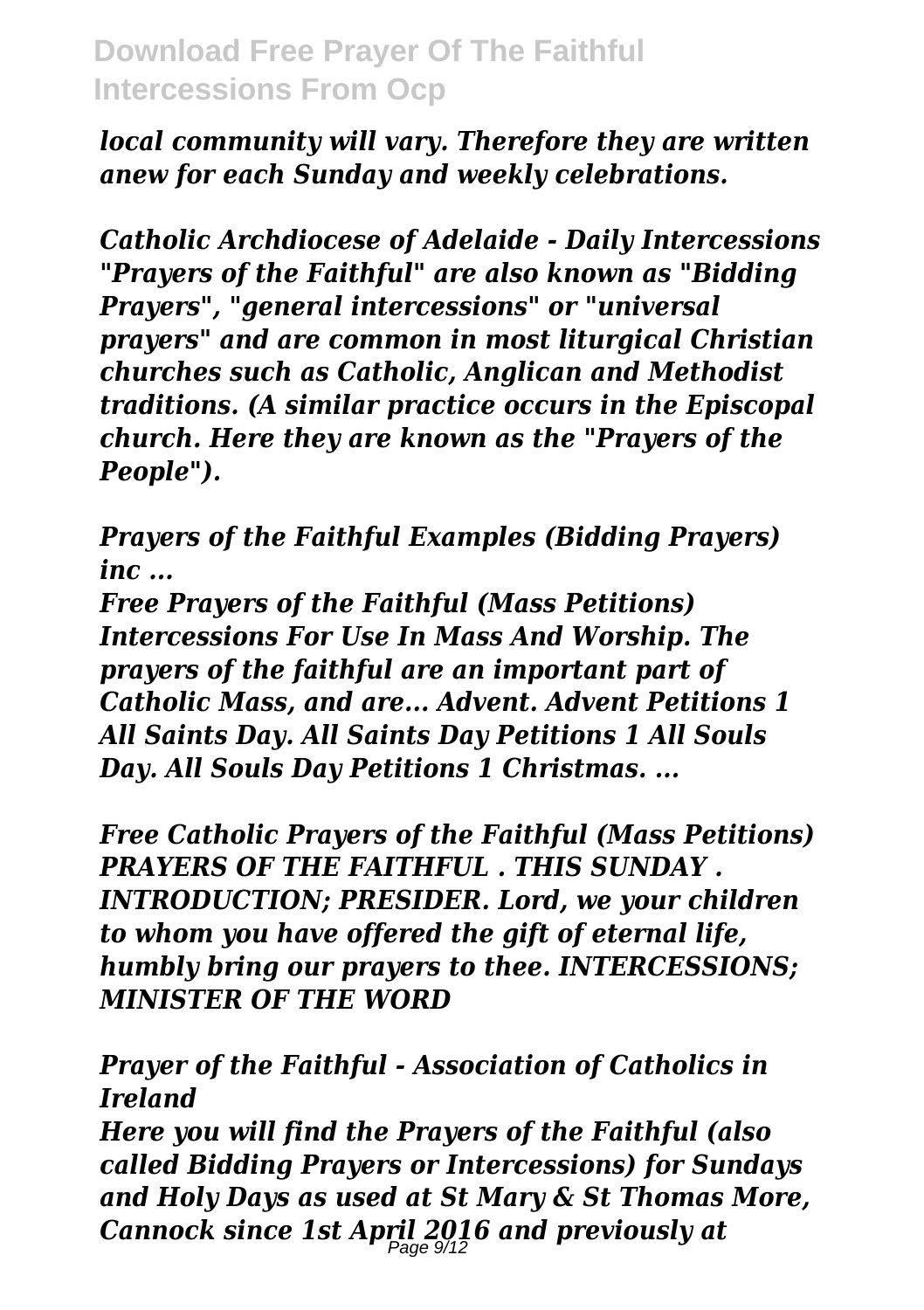*Sacred Heart Catholic Church, Hanley, Stoke-on-Trent.*

*Bidding Prayers / Intercessions for All Saints' Day Note: On Thursday, if appropriate, the Prayer of the Faithful will be updated for the coming weekend to include a petition regarding current event/s in our country or in the world. These petitions, prepared for Sundays and Solemnities are available for use and/or adaptation by faith communities. Contact: [email protected]*

*Prayer of the Faithful - Catholic Diocese of Auckland PRAYERS FOR SUNDAY Prayers of Intercession . The local community, our families, friends, and neighbours. Please use and share these prayers... A prayer for the Corona Virus situation. Merciful God, we pray for the many people who have contracted the coronavirus... Intercessions for 2nd Sunday before ...*

#### *PRAYERS FOR SUNDAY | Costa Blanca Anglican Chaplaincy*

*Sample intercessions adapted from intercessions from the USCCB, for a Presidential Inauguration. For the nations of the world, to engage in a cooperative spirit toward lasting peace and justice for all, we pray to the Lord… For our nation, to continue to promote liberty and freedom, justice and peace for all, we pray to the Lord…*

*Intercessions and Prayers for the U.S. Elections 2016 ...*

*the assembly to participate in the Prayer of the Faithful and concludes with a prayer A deacon,* Page 10/12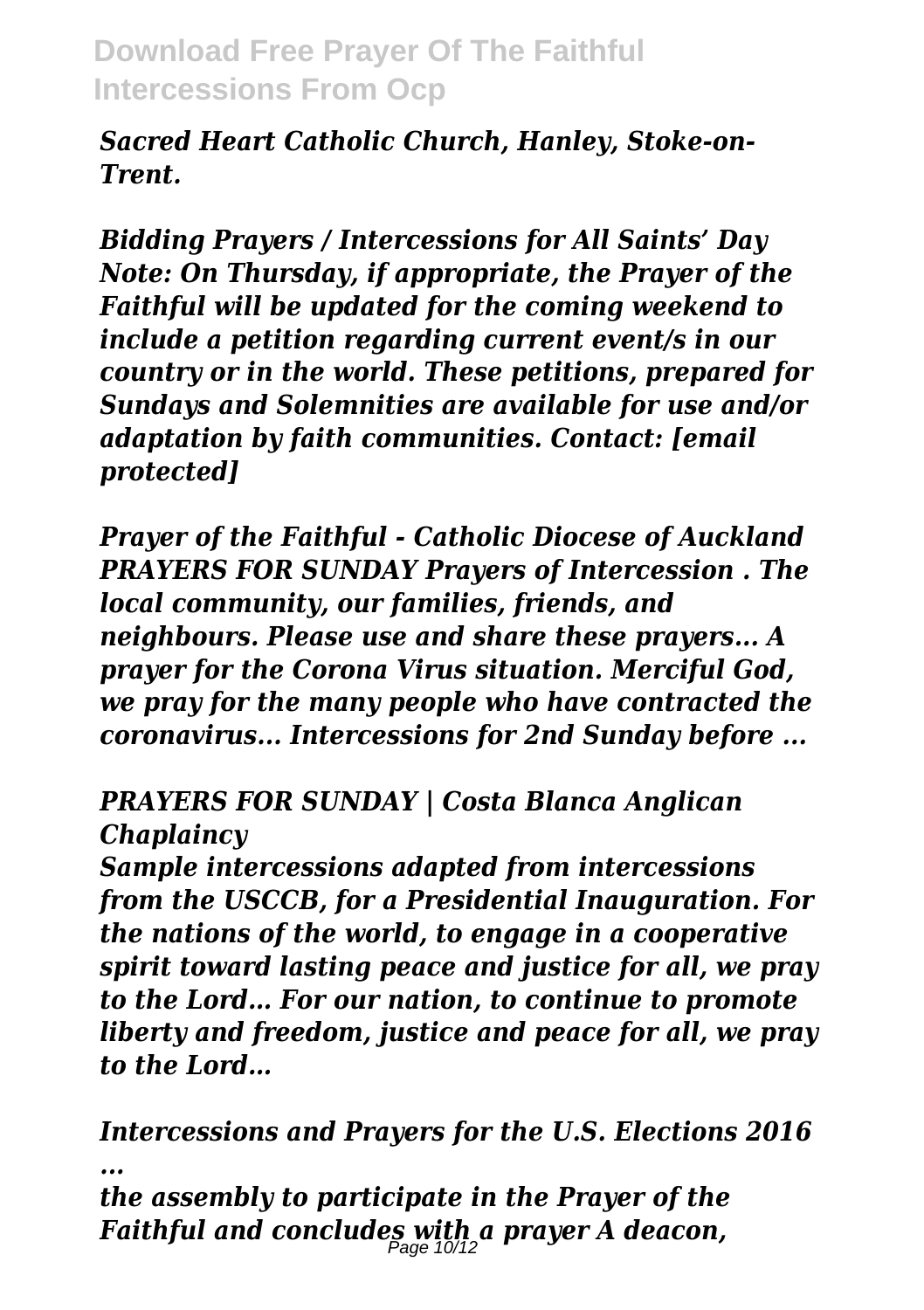*cantor, lector, or member of the faithful states the intentions (GIRM 71) The same person should not be both presider and leader More-over, we suggest that the leader of the intercessions be someone other than the reader The Prayer of the Faithful is ...*

*Prayer of the Faithful 2020 [eBook] A responsive prayer of intercession Within our darkest night, Let your light shine. God of all creation, you hold the depths of the earth in your hands.*

*Prayers for our world (intercessions) – Katherine Baxter ...*

*The Prayer of the Faithful: Reflections on Good Practice (pdf) is a document produced by the Liturgy Committee The Prayer of the Faithful worksheet (pdf) provides a template for writing intercessions. Cycle of Prayer — Model Intercessions The diocese of Arundel & Brighton has produced some useful Guidelines for Prayers of the Faithful*

*Liturgy Office | The Prayer of the Faithful Christ The King Sunday Prayers of the Faithful These Christ The King Sunday petitions are for use in Mass or other public or private worship services. You may freely use them and change them for your needs. However, if someone asks where you got them from, please credit ChurchYear.Net.*

*Christ The King Sunday Prayers of the Faithful (Mass ...*

*These Intercessory Prayers make use of a leader who leads the congregation through a series of* Page 11/12